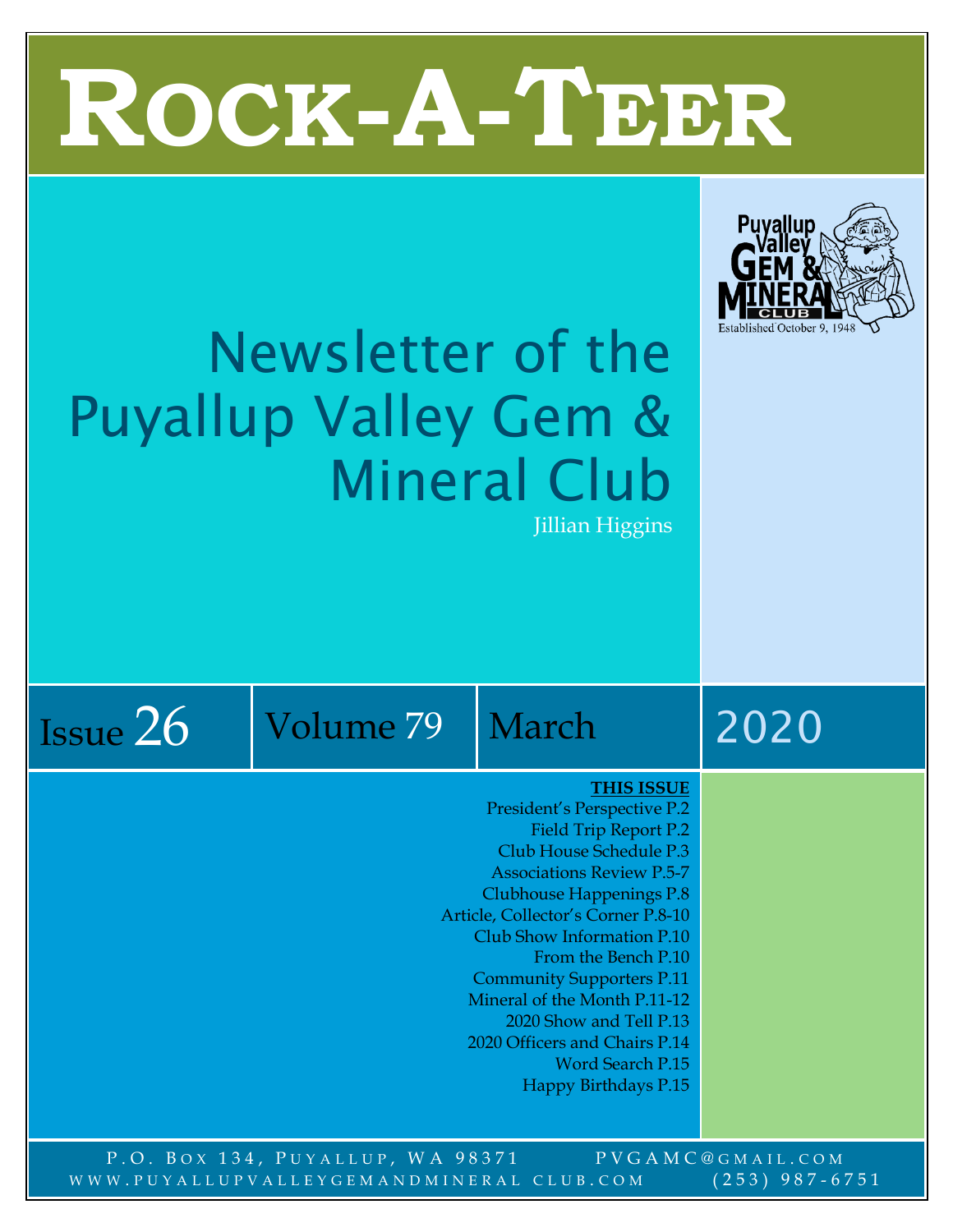#### President's Perspective Tony Johnson

Just a note about the specialty classes we have on Saturday. We have started asking that people RSVP to the instructors. This is a move we feel we need to make because it allows the instructor to plan the amount of tools and materials they will need to bring based on the number of people who RSVP. We are always open to drop in, but as the prices of materials increases, it is really helpful to the instructors not have to overspend on materials by knowing the specific number of students that should be attending the class.

Conversely, because the class sizes are limited, if you RSVP to a class, please remember you are taking a seat in the class. If you are not able to attend the class, it is really helpful if you would let the instructor know so they are not anticipating having you there. It would also help the instructor be able to invite the next person on the waiting list if a space opens up.

Thank you all for your consideration.

## Field Trip Report

#### **March 21st – Greenwater Old Slope**

Meeting place - 9:00AM at the Enumclaw Ranger Station

Hunting for - Black & Red Agate

Tools you need - Rock hammer, shovel, rubber boots, and a backpack/bucket for your treasures

Access - this area is fairly easy to access, 1/2 mile hike with no incline, will have to cross a shallow stream

Additional items - lunch/snacks and water, water, water. Dress in layers

#### **April 20 - Saddle Mountain**

Meeting place - 10:00AM at the Shell Station at 723 Government Way, Mattawa, WA

Hunting for - Petrified Wood

Tools you need - Shovel and Rockhammer and a backpack/bucket for your treasures

- Access this area is fairly easy to access, walking down 300 feet on a slight incline (more important for when you come back up)
- Additional items lunch/snacks and water, water, water. Dress in layers. After done, if there is interest we can go to the diomaceous earth and common opal sight

Please remember that even though we love to meet new people, fieldtrips are a member benefit and part of your membership dues covers you for injury liability.

Though injuries are rare, and we do everything we can to avoid them, we are going out into nature, and uncontrollable environment.

All individuals attending field trips will have to sign a release of liability, and if you are bringing guests, we will try to entice them into join the club by having Membership applications available.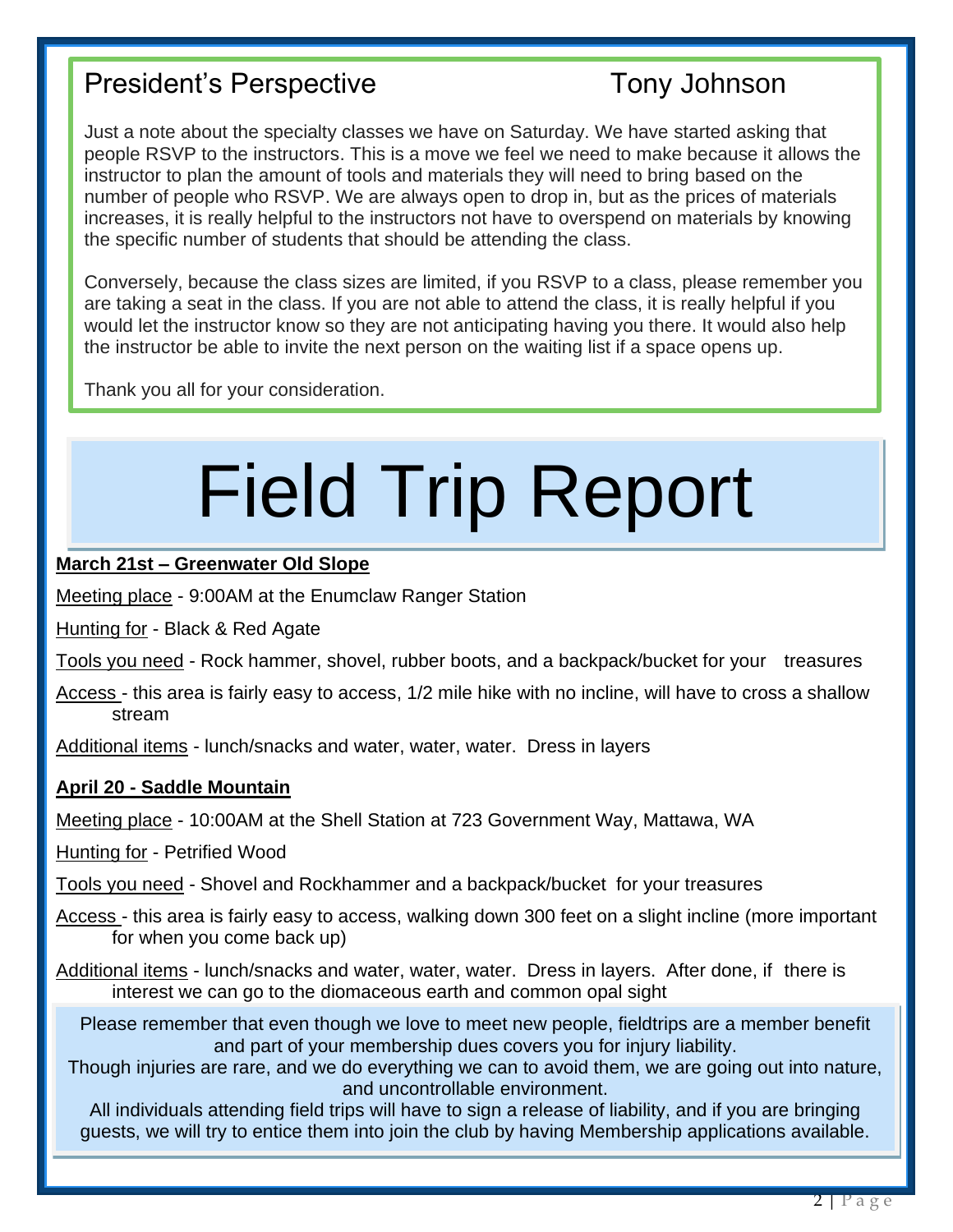#### **MARCH 2020 CLUB HOUSE SCHEDULE**

| <b>DATE</b>                                                                               | <b>DAY</b>                   | <b>TIME</b>                        | <b>ACTIVITY</b>                        | <b>LOCATION</b>                 | <b>INSTRUCTOR</b>          |  |  |  |  |
|-------------------------------------------------------------------------------------------|------------------------------|------------------------------------|----------------------------------------|---------------------------------|----------------------------|--|--|--|--|
| 1                                                                                         | Sunday                       |                                    |                                        |                                 |                            |  |  |  |  |
| $\overline{2}$                                                                            | Monday                       |                                    | 10:00AM-2:00PM   Members Workshop      | Club House                      | <b>Bill Clark</b>          |  |  |  |  |
| 3                                                                                         | Tuesday                      | 4:00PM-8:00PM                      | <b>Members Workshop</b>                | <b>Club House</b>               | Ed Knoll                   |  |  |  |  |
|                                                                                           |                              |                                    | 10:00AM-2:00PM Members Workshop        | <b>Club House</b>               | Dennis Batchelor           |  |  |  |  |
| 4                                                                                         | Wednesday                    | 4:00PM-8:00PM                      | <b>Wire Wrapping</b>                   | <b>Club House</b>               | <b>Tony Johnson</b>        |  |  |  |  |
| 5                                                                                         | Thursday                     | 4:00PM-8:00PM                      | Members Workshop                       | <b>Club House</b>               | Renera Barnes              |  |  |  |  |
| 6                                                                                         | Friday                       |                                    |                                        |                                 |                            |  |  |  |  |
| $\overline{7}$                                                                            | Saturday                     |                                    | 10:00AM-2:00PM Members Workshop        | <b>Club House</b>               | <b>Glen Ripper</b>         |  |  |  |  |
| 8                                                                                         | Sunday                       |                                    |                                        |                                 |                            |  |  |  |  |
| 9                                                                                         |                              |                                    | 10:00AM-2:00PM Members Workshop        | <b>Club House</b>               | <b>Bill Clark</b>          |  |  |  |  |
|                                                                                           | Monday                       | 7:00PM-8:00PM                      | <b>Opal Club Business Meet.</b>        | <b>Club House</b>               | <b>Tony Johnson</b>        |  |  |  |  |
| 10                                                                                        | Tuesday                      | 4:00PM-8:00PM                      | <b>Members Workshop</b>                | <b>Club House</b>               | Ed Knoll                   |  |  |  |  |
|                                                                                           |                              | 7:00PM                             | <b>Club Board Meeting</b>              | <b>Fruitland Grange</b>         | Jim Christian              |  |  |  |  |
| 11                                                                                        | Wednesday                    |                                    | 10:00AM-2:00PM Members Workshop        | <b>Club House</b>               | Dennis Batchelor           |  |  |  |  |
|                                                                                           |                              | 4:00PM-8:00PM                      | <b>Opal Cutting</b>                    | <b>Club House</b>               | Tony Johnson               |  |  |  |  |
| 12                                                                                        | Thursday                     | 4:00PM-8:00PM                      | Members Workshop                       | <b>Club House</b>               | Renera Barnes              |  |  |  |  |
| 13                                                                                        | Friday                       | 7:30PM                             | <b>Club Business Meeting</b>           | <b>Fruitland Grange</b>         | <b>Tony Johnson</b>        |  |  |  |  |
| 14                                                                                        | Saturday                     | 10:00AM-2:00PM   Intarsia          |                                        | <b>Club House</b>               | Tony Johnson               |  |  |  |  |
| 15                                                                                        | Sunday                       |                                    |                                        |                                 |                            |  |  |  |  |
| 16                                                                                        | Monday                       |                                    | 10:00AM-2:00PM Members Workshop        | Club House                      | <b>Bill Clark</b>          |  |  |  |  |
| 17                                                                                        | Tuesday                      | 4:00PM-8:00PM                      | <b>Members Workshop</b>                | <b>Club House</b>               | Ed Knoll                   |  |  |  |  |
| 18                                                                                        | Wednesday                    | 10:00AM-2:00PM                     | Members Workshop                       | <b>Club House</b>               | Dennis Batchelor           |  |  |  |  |
|                                                                                           |                              | 4:00PM-8:00PM                      | <b>Wire Wrapping</b>                   | <b>Club House</b>               | <b>Tony Johnson</b>        |  |  |  |  |
| 19                                                                                        | Thursday                     | 4:00PM-8:00PM                      | <b>Members Workshop</b>                | <b>Club House</b>               | Renera Barnes              |  |  |  |  |
| 20                                                                                        | Friday                       |                                    |                                        |                                 |                            |  |  |  |  |
| 21                                                                                        | Saturday                     |                                    | 10:00AM-2:00PM Greenwater Old Slope    | <b>Field Trip</b>               | <b>Dennis Batchelor</b>    |  |  |  |  |
|                                                                                           |                              |                                    | 10:00AM-2:00PM Silversmithing BEGINNER | <b>Club House</b>               | Dave Sanderson             |  |  |  |  |
| 22                                                                                        | Sunday                       |                                    |                                        |                                 |                            |  |  |  |  |
| 23                                                                                        | Monday                       |                                    | 10:00AM-2:00PM Members Workshop        | Club House                      | <b>Bill Clark</b>          |  |  |  |  |
| 24                                                                                        | <b>Tuesday</b>               | 4:00PM-8:00PM                      | Members Workshop                       | Club House                      | Ed Knoll                   |  |  |  |  |
| 25                                                                                        | Wednesday                    |                                    | 10:00AM-2:00PM   Members Workshop      | <b>Club House</b>               | Dennis Batchelor           |  |  |  |  |
|                                                                                           |                              | 4:00PM-8:00PM                      | <b>Opal Cutting</b>                    | <b>Club House</b>               | Tony Johnson               |  |  |  |  |
| 26                                                                                        | Thursday                     | 4:00PM-8:00PM                      | Members Workshop                       | <b>Club House</b>               | <b>Renera Barnes</b>       |  |  |  |  |
| 27                                                                                        | Friday                       | 7:30PM                             | <b>Club Program Night</b>              | <b>Fruitland Grange</b>         | <b>Tony Johnson</b>        |  |  |  |  |
| 28                                                                                        | Saturday                     |                                    | 10:00AM-2:00PM Renera's Back to Basics | <b>Club House</b>               | <b>Renera Barnes</b>       |  |  |  |  |
| 29                                                                                        | Sunday                       |                                    |                                        |                                 |                            |  |  |  |  |
| 30                                                                                        | Monday                       |                                    | 10:00AM-2:00PM Members Workshop        | Club House                      | <b>Bill Clark</b>          |  |  |  |  |
| 31                                                                                        | Tuesday                      | 4:00PM-8:00PM                      | Members Workshop                       | <b>Club House</b>               | Ed Knoll                   |  |  |  |  |
| For questions about a specific class or event, contact the instructor                     |                              |                                    |                                        |                                 |                            |  |  |  |  |
|                                                                                           | Jim Christian (253) 720-9502 |                                    | Ed Knoll (253) 651-7453                | Dennis Batchelor (360) 870-8741 |                            |  |  |  |  |
| Tony Johnson (253) 863-9238<br>Bill Clark (360) 893-6919<br>Dave Sanderson (253) 380-8273 |                              |                                    |                                        |                                 |                            |  |  |  |  |
|                                                                                           |                              | Renera Barnes rsb1224@netscape.com | Jillian Higgins (253)355-3146          |                                 | Glen Ripper (253) 508-7545 |  |  |  |  |
| This schedule is subject to change. Please check website for updates.                     |                              |                                    |                                        |                                 |                            |  |  |  |  |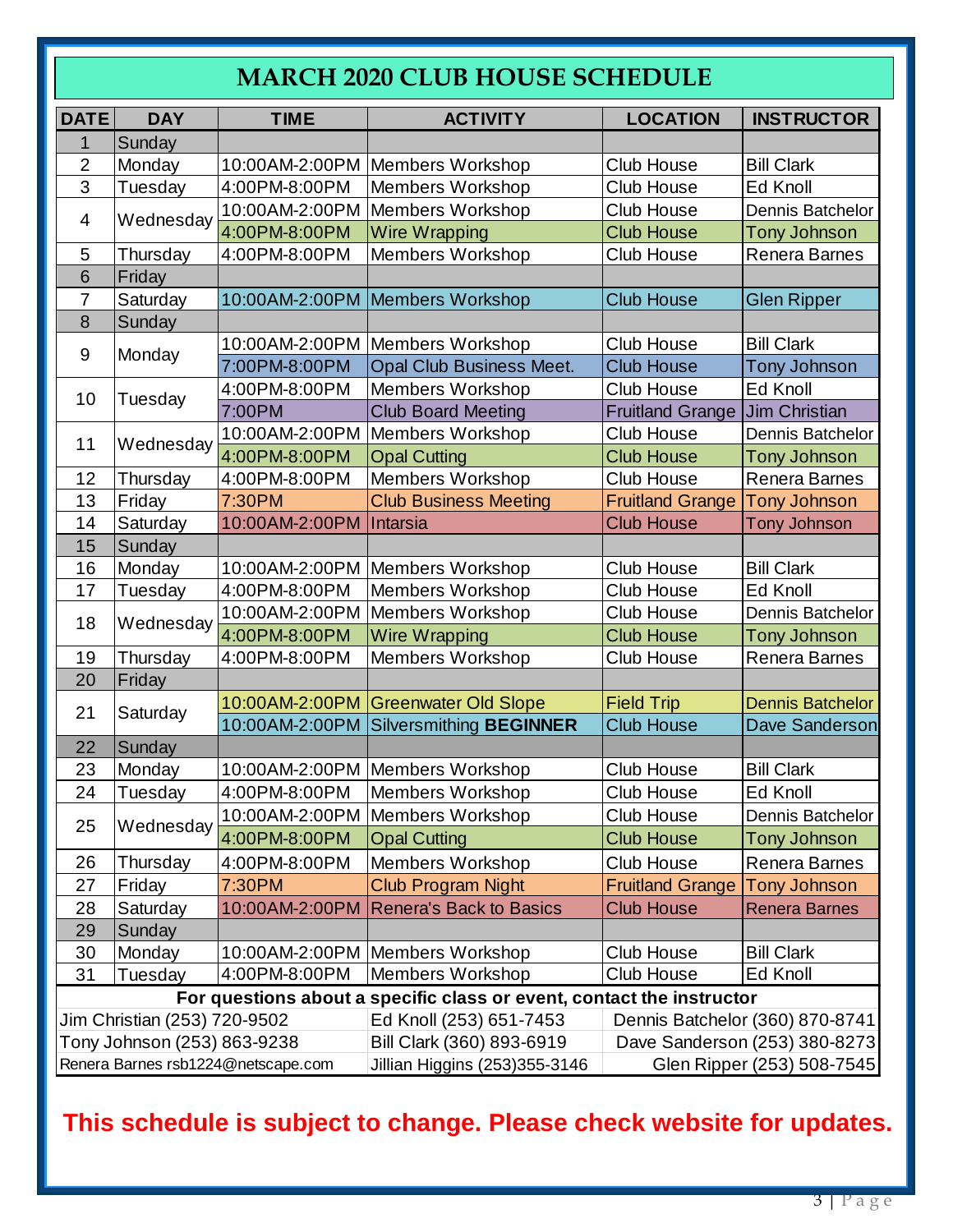#### **ASSOCIATIONS DIRECTOR'S REPORT FOR JANUARY- MARCH 2020**

Monthly, I will be sharing the latest information from the organizations PVGMC has recently become affiliated.

#### **WA STATE MINERAL COUNCIL (WSMC): JANUARY**

*<https://mineralcouncil.wordpress.com/newsletter/>*

New business:

Bob reported that the Mt. Baker Snoqualmie National Forest has several projects happening this year. Check the Schedule of Proposed Actions at:

*<http://data.ecosystem-management.org/nepaweb/current-sopa.php?forest=110605>*

**AMERICAN LAND ACCESS ASSOCIATION (ALAA):** *<http://amlands.org/68112.html>*

January – March 2020 Newsletter

#### **OREGON NEWS Jennifer Haley**

Oregon State Director jennifer.haley@amlands.org

For societies within states which have BLM offices, there is a good website for finding all of BLM's Resource Advisory Councils (RAC's) near you. *https://www.blm.gov/get-involved/resourceadvisory-council/near-you*

These councils really need your involvement as Recreational Rockhounds to show up for the meetings, and to apply to be on the committees when there are vacancies. Without your input about the value of our unique historical American recreation when it's needed to protect your collecting sites and educational field trips areas, the councils can't forward your insight and information to the BLM who will in turn use that information in the various stages of developing their planning.

Below is the Oregon BLM boundary map for all the state's current RACs. *https://www.blm.gov/sites/blm.gov/files/getinv\_rac\_orwa\_racboundarymap.pdf*

Below is the website for the Federal Register, which is the daily journal of the United States government. It is easy to use their Search engine to find out the latest on RAC meeting dates, etc., for your and other boundary areas around the country. *https://www.federalregister.gov/*

Depending on the issues and who uses the public lands within your RAC boundary areas, members of the RAC usually/may include a variety of individuals involved with ranching, outdoor recreation, industry, state and local government, tribal lands, academia, conservation and environment. To give you an example of how diverse the members of RAC's can be, the Desert Advisory Council (DAC) which is a RAC in California, has a member representing the film industry's access to the desert. Another member of the DAC is a lifelong resident with a family history of living in the area for many generations, who saw the increasing lack of freedom in recreational use in the desert since his youth and wanted to get involved to help keep access open for the public. I hope these examples show you, that you don't need to be a rocket scientist to be on these councils. Recreational Rockhounds have a place on the councils, and by attending the meetings or being on a RAC, you will be an immense help. Council members serve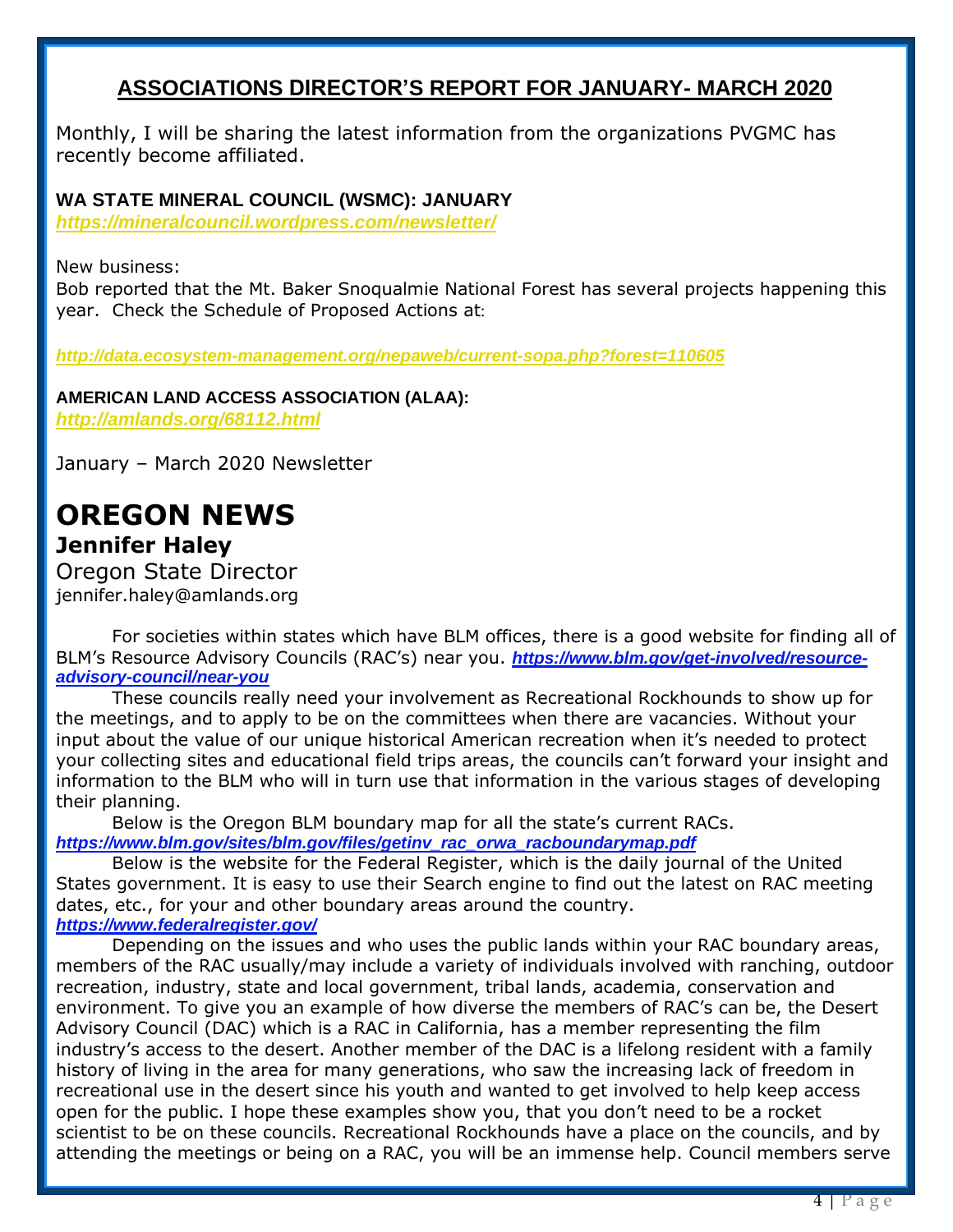three-year terms on a staggered basis. This means that one-third of the council is subject to appointment or reappointment each year. These Advisory Council meetings are open to the public and meetings are announced in the Federal Register and through news releases. The Department of the Interior has been actively promoting recreational activities on public lands through news releases since last year, so this is an opportune time for your societies to jump in if you haven't before and become involved and make some friends at BLM. Good ongoing relationship with the BLM is now a necessity, because what happens to one state's recreational rockhounding area(s) affects all of Recreational Rockhounding, and what will become of our hobby as an American historical recreation in the future.

#### **New~ ALAA Recommendation to All AFMS Federations & Your Societies**

We are encouraging you to work closely with your societies to create a display case of the rocks, gems, minerals and fossils of the closed collecting sites in your territory due to public lands regulation, and to display the case(s) at your annual shows and conventions, and at the local society shows whenever possible. If every federation would show a representation of this, it will make a big impression on your members to become more collectively involved in protecting your current field trip areas now and for the future. Take photos of the material along with identifying it and note where the collecting site was. Include this information in your federation and society newsletter issues. ALAA would like to have this information for its database, website, newsletters, and for articles in the AFMS newsletters. Let's get Rock'N on this project so we can keep on Rock'N our collecting sites.

#### **THE BLM IS ON THE MOVE**

The **B**ureau of **L**and **M**anagement is moving its Washington, DC office to Grand Junction, Colorado. The exact time frame of the move is not known at this time. Check on the BLM Website for more information. This will make contacting the main BLM Office easier for the Recreational Rockhound. Another BLM Move is the California Desert District office is moving from its Moreno Valley, CA location to a new office in Palm Springs, CA.

#### **Recreational Rockhounding As defined in the United States Code of Federal Regulations**

43 CFR § 8365.1-5 Property and resources.

(a) On all public lands, unless otherwise authorized, no person shall;

(1) Willfully deface, disturb, remove or destroy any personal property, or structures, or any scientific, cultural, archaeological or historic resource, natural object or area; (2) Willfully deface, remove or destroy plants or their parts, soil, rocks or minerals, or cave resources, except as permitted under paragraph (b) or (c) of this paragraph; or (3) Use on the public lands explosive, motorized or mechanical devices, except metal detectors, to aid in the collection of specimens permitted under paragraph(b) or (c) of this paragraph.

(b) Except on developed recreation sites and areas, or where otherwise prohibited and posted, it is permissible to collect from the public lands reasonable amounts of the following for noncommercial purposes:

(1) Commonly available renewable resources such as flowers, berries, nuts, seeds, cones and leaves;

(2) Nonrenewable resources such as **rock and mineral specimens, common invertebrate and common plant fossils, and semiprecious gemstones;**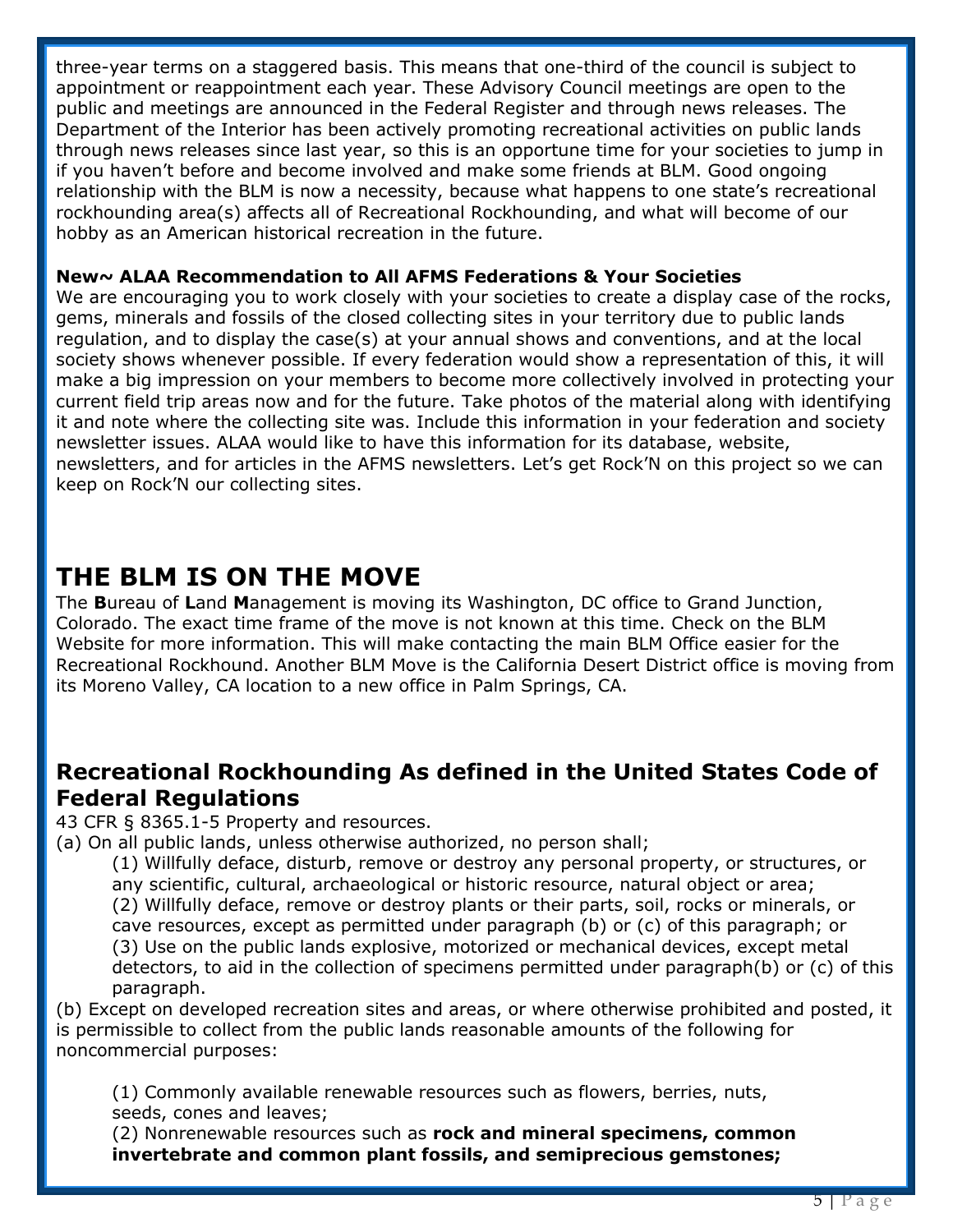- (3) **Petrified wood** as provided under subpart *3622* of this title; **Subpart 3622**—Free Use of Petrified Wood; *www.ecfr.gov*
- (4) Mineral materials as provided under subpart *3604*; and **Subpart 3604**—Free Use of Mineral Materials; *www.ecfr.gov*

(5) Forest products for use in campfires on the public lands. Other collection of forest products shall be in accordance with the provisions of Group *5500* of this title. **PART 5500**—NONSALE DISPOSALS – GENERAL; *www.ecfr.gov*

(c) The collection of renewable or nonrenewable resources from the public lands **for sale or barter to commercial dealers may be done only after obtaining a contract or permit** from an authorized officer in accordance with part *3600* or *5400* of this chapter.

**PART 3600**—MINERAL MATERIALS DISPOSAL; *www.ecfr.gov*

**PART 5400**—SALES OF FOREST PRODUCTS – GENERAL; *www.ecfr.gov*

[48 FR 36384, Aug. 10, 1983; 67 FR 68778, Nov. 13, 2002; 75 FR 27455, May 17, 2010; e-CFR data is current as of October 18, 2019]

**Subpart 8364**— *Closures and Restrictions* Read them here… *www.ecfr.gov Electronic Code of Federal Regulations:* 43 CFR....

Do **you** have a definition of "**Recreational Rockhounding**"? If you do please let us Know. We would really like to see your definition... *[info@amlands.org](mailto:info@amlands.org)*

#### **Big Changes at Davis Creek (California)**

**No Obsidian Mining for 2020 Season – Modoc National Forest <https://www.fs.usda.gov/detail/modoc/news-events/?cid=FSEPRD697609>**

Dick Pankey ALAA Ambassador dick.pankey@amlands.org

Changes are not only at Davis Creek but, the entire obsidian area of Warner Mountain of the Modoc National Forest. Shirley Lesson sent me an e-mail link from the Forest Service that said "this was found on Facebook, you might want to check it out." So yesterday I checked out the post and learned some things I didn't know about the Forest Service and their procedures and vocabulary, the changes at Davis Creek that have happened and why they happened, and changes to come and when they will happen.

It all started with the FB post: "*No obsidian mining for 2020 season*" for both commercial and **recreational purposes**. The post listed the District Ranger, Lisa Spahr as the contact for more information. I called the Modoc National Forest office in Alturas, CA and got Ranger Spahr voice mail. I left my contact information, reason for my call and requested that she call me when she could. After leaving the voice mail I was given the option to return to the switch board so I took it. As would have it Ken Sandusky, Public Affairs Officer answered the call. He recognized my name and the CFMS because he participated with the Special Use Permit for the CFMS Field Trip in August, 2018. He also was knowledgeable with the issues surrounding suspension of obsidian collecting for 2020. He told me that a permit system needed to be developed for commercial and recreational collecting. This is when my introduction to the "Forest Service double talk" began. I informed Ken that I have 15 to 20 Free Use Permits starting in 1994 issued by the FS. Ken informed me that they were "*Free Use Authorizations*" not permits to collect obsidian. But I said, on the FS web site they are called Permits, on the Free Use Authorization they are called a permit so I was always had the understanding they were permits because FS personnel always had referred to them as "*Obsidian Collecting Permits*". Ken's final words to me were "*no they are not permits they are Authorizations*."

Since Ranger Spahr was the person in authority that I needed to talk to I soon recognized that this was a discussion that I would not and did not need to prevail. I requested that Ken pass on my contact information and have Ranger Spahr call me. And waited for her call which came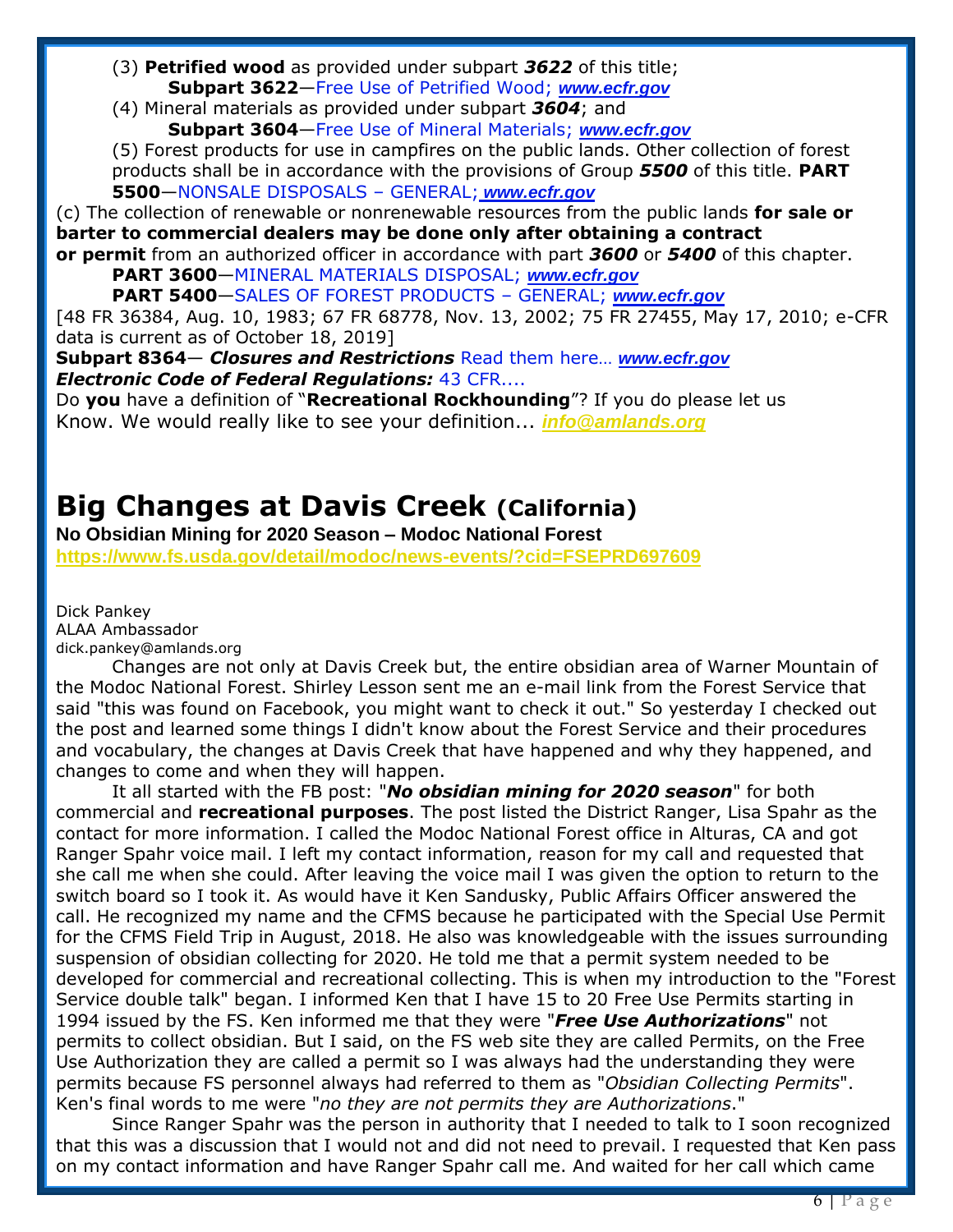fairly soon. Even though Ranger Spahr was away from her office my request had been conveyed to here and she called me post hast. What I learned from Ranger Spahr: There is high demand for commercial quantities of Davis Creek obsidian, especially by overseas customers; commercial mining has created an unsustainable demand for such large quantities; impact has increased due to overseas purchasers; theft and illegal mining activities have increased substantially. In addition the FS is in contact with a judge that has deemed the current "Free Use Authorization" (for recreational collecting) and the "Obsidian Mgmt. Plan - May 2015 (for commercial collecting) to not be adequate for the FS to control and manage the obsidian resources at Davis Creek in a sustainable manner. Ranger Spahr went on to say that FS personnel will be working with stakeholders to identify the concerns and effects. "This will allow the forest, Warner Mountain Ranger District, partners and communities to assess the situation and put plans into place for a more-sustainable program." I requested Ranger Spahr add me to her list of interested and involved people and as a stakeholder.

My take away from all of this is: there has been theft and abuse of recreational and commercial obsidian collecting at Davis Creek; There will be no recreational and commercial obsidian collecting at Davis Creek in 2020. A new plan for recreational and commercial collecting will be developed and implemented; we as ALAA, as rockhounds and frequent collectors of Davis Creek obsidian need to closely monitor and participate in this planning process.

The final thing that I learned is that the FS is heavily relying on social media, such as, Face Book and Twitter to alert and communicate with the public. ALAA, the federation PLAC Committees and all interested and concerned users of our public land need to solicit people to monitor Forest Service FB and Twitter sites and alert the appropriate people in their respective groups of announcements and activity.

#### **OTHER NEWS ARTICLES:**

 *The Daily Chronicle*

 **SERVING THE GREATER LEWIS COUNTY AREA SINCE 1889**

## **Waterway trespass issue complex, needs tougher enforcement**

\*October 6, 2006

*[http://www.chronline.com/editorial/waterway-trespassissue-complex-needstougher](http://www.chronline.com/editorial/waterway-trespassissue-complex-needstougher-enforcement/article_14efd6d4-5c14-5bca-bc7f-fa070fbf906f.html?utm_medium=social&utm_source=email&utm_campaign=user-share)[enforcement/article\\_14efd6d4-5c14-5bca-bc7f](http://www.chronline.com/editorial/waterway-trespassissue-complex-needstougher-enforcement/article_14efd6d4-5c14-5bca-bc7f-fa070fbf906f.html?utm_medium=social&utm_source=email&utm_campaign=user-share)[fa070fbf906f.html?utm\\_medium=social&utm\\_source=email&utm\\_campaign=user-share](http://www.chronline.com/editorial/waterway-trespassissue-complex-needstougher-enforcement/article_14efd6d4-5c14-5bca-bc7f-fa070fbf906f.html?utm_medium=social&utm_source=email&utm_campaign=user-share)*

Thank you, -Bill Clark, PVGMC Associations Director 2020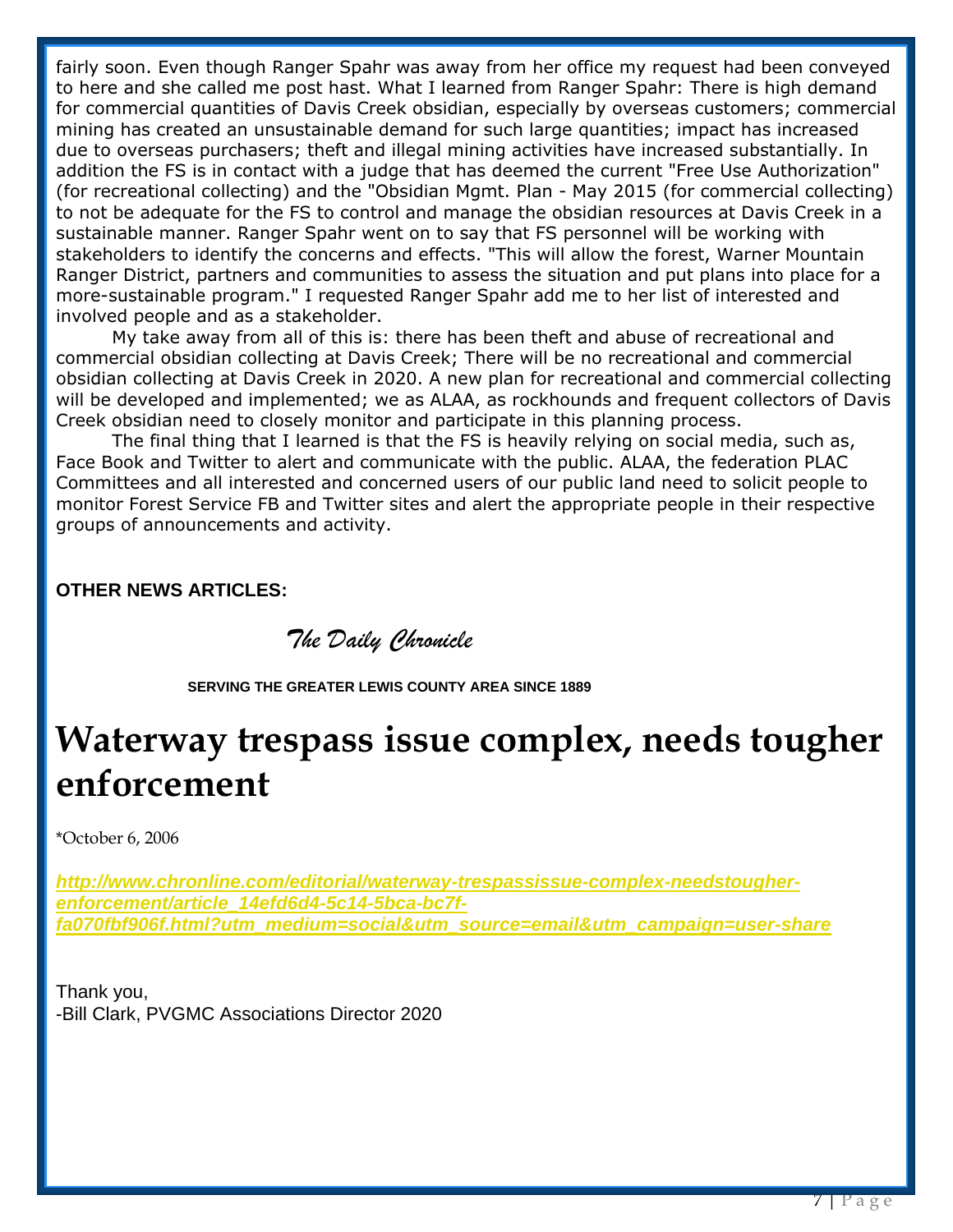#### **CLUB HOUSE HAPPENINGS JILLIAN HIGGINS**

Hello Puyallup Valley Gem & Mineral Club Members,

I am really happy to inform you of a club exclusive event.

During the last Gem Faire, I wound up talking to the proprietor of Bennett Gems and Minerals for a while about where he gets his cabochons and rough material. I asked him if he would like to attend our club show, and sadly he will be unable to attend the show, BUT he would love to provide us with an exclusive trunk sale, just for our members.

The details of the event are as follows: Location: Club House Date: Monday, March 16th, 2020 Time: 11:00 - whenever we are done

This is the day after the gem faire, so you may be thinking that he would only be selling us his leftovers. He has guaranteed me he will have exclusive product for our club, including rough material, which he does not sell during the Faire, dino bone, and lapis to name a few.

If you have any questions, please do not hesitate to contact me. I hope you can attend. Jillian Higgins



Collector's Corner

#### *MINERAL COLLECTING*

#### **SAFETY FIRST AND LAST**

The first and last concerns should always be about safety. You need to follow all the safety procedures that you would on a hike in the woods (i.e. informing someone about where you are going and when you will return, taking along adequate water, food, and first aid supplies). If you are going to be going someplace where breaking up rocks is required you should get a proper hammer (either a geological pick or a brick masons hammer). Then be sure to get eye protection. Chips broken off of rocks can fly from the rock at high speed and can hurt. Mines and quarries are often dangerous places with open shafts, tunnels, loose rocks on high walls, and machinery. DON'T go underground, you need experience and the proper equipment to do it safely. Also make sure you have permission to be on private land. The owners can tell you about specific hazards in the area. It is also a good idea to check with the proper Federal Agency if you are going to collect on public lands.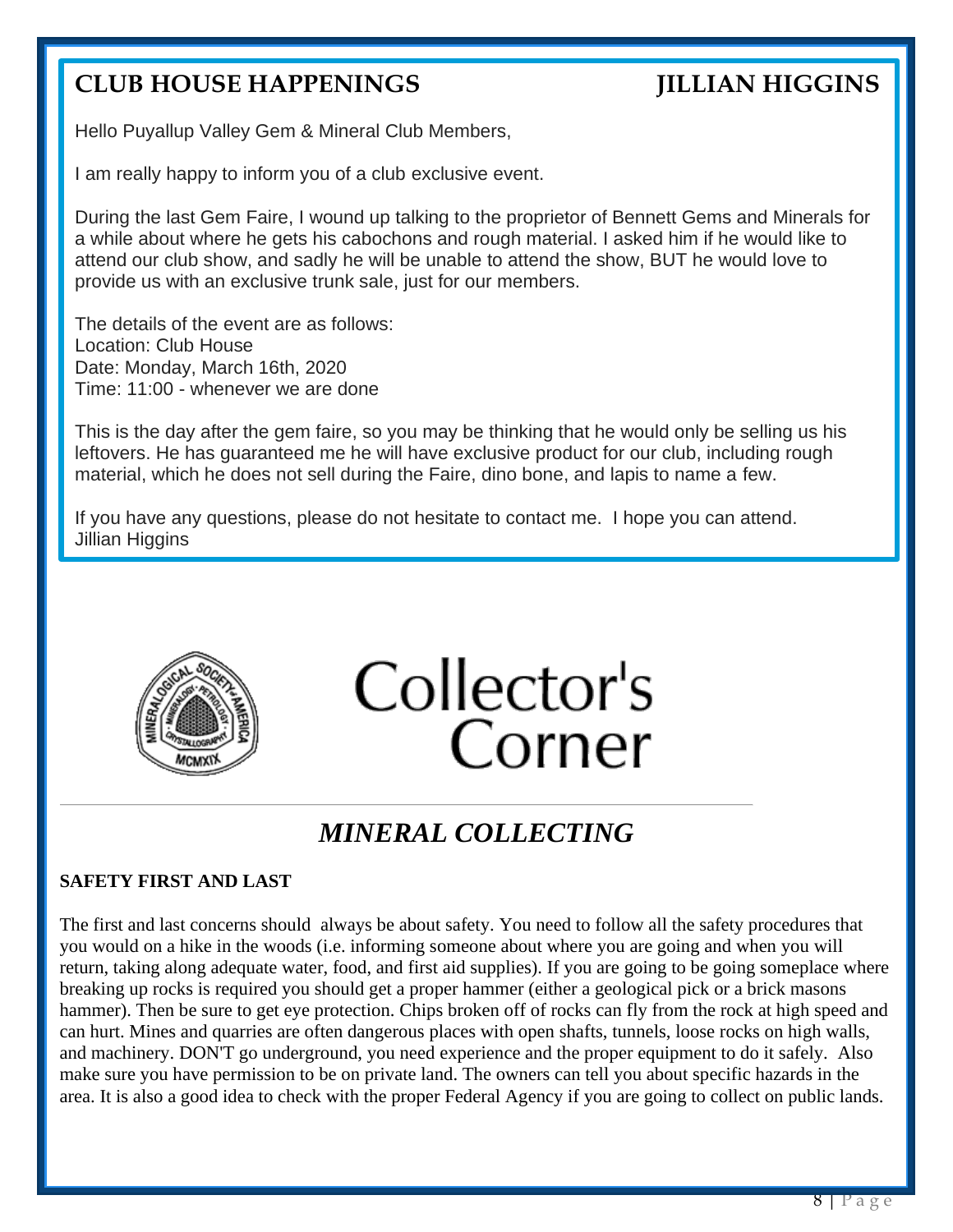#### **WHERE CAN I COLLECT?**

The next big decision is where can you go to collect. The best source for this information is often the members of a local gem and mineral society. You can find a list of these societies at [Bob's Rock Shop](http://www.rockhounds.com/rockshop/table.html) web site. The larger of these clubs have junior sections for younger members and often sponsor field trips. They can get the group into sites that are closed to individual collectors.

It can also be instructive to attend a local show put on by these groups ( [Bob's Rock Shop](http://www.rockhounds.com/rockshop/clublist.shtml) - [Lapidary](http://www.lapidaryjournal.com/)  [Journal\)](http://www.lapidaryjournal.com/). These shows will have displays of rocks, minerals, and fossils: dealers selling specimens; and often an identification booth run by club members.

A visit to a local rock shop may be helpful. Some carry printed guidebooks for localities in a region. They may also have examples of local rocks and minerals. Guidebook locations have probably been visited by numerous people and localities can be collected out.

Additional information can be found from the [State Geological Surveys](http://www.kgs.ukans.edu/AASG/AASG.html) or the [United States Geological](http://www.usgs.gov/)  [Survey.](http://www.usgs.gov/) In the more mineralogically rich areas, state surveys have often published state mineralogies. Some states have also published pamphlets for amateur collectors or included information on their web sites. You can also get in touch with people on the staff. Your tax dollars pay for them and they also usually keep track of public inquiries to help them with the legislatures during budget times.

Rock and Gem magazine publishes a fair number of field trip articles (see [Bob's Rock Shop](http://www.rockhounds.com/rockshop/table.html) site). When you get further advanced in the hobby there are additional magazines such as [Rocks & Minerals,](http://www.rocksandminerals.org/) the [Mineralogical Record,](http://www.minrec.org/) [Mineral News,](http://www.mineralnews.com/) and [Matrix a journal of the history of minerals;](http://www.matrixpublishing.com/) which also publish locality articles.

You might want to consider a site that charges a fee for collecting. They often will bulldoze an area so it can be more productive. Some states have state parks which are set up for collecting [\(Rockhound State Park](http://www.emnrd.state.nm.us/nmparks/PAGES/parks/rockh/rockh.htm) in New Mexico and [Crater of Diamonds](http://www.craterofdiamondsstatepark.com/) in Arkansas). Most federal [Forest Service](http://www.fs.fed.us/gsearch/minerals) and [Bureau of Land](http://www.blm.gov/wo/st/en.html)  [Management](http://www.blm.gov/wo/st/en.html) lands are open to collecting (except for areas under active mining claims, National Parks and Monuments, and wilderness areas [archeological artifacts and fossil vertebrates are also not to be collected]). You should contact the local offices to see what rules are in effect and they may also be able to point you to good collecting areas.

The best places to look for minerals are where there has been recent activity to create fresh exposures of rocks. This can include construction sites, new roads (including newly graveled areas), quarries, and mines. A good state atlas or computer based map program will often show where the quarries and mines are located.

#### **WHAT DO I LOOK FOR IN THE FIELD?**

What to look for really depends upon the locality and what is there. This is the reason it is helpful if you can go on an organized field trip and ask questions of more experienced collectors. A couple of rules of thumb is to look for the odd rock that doesn't look like the vast majority of stuff in the neighborhood. If there are holes in the rock, these are places to look for crystals (lots of shiny little flat faces of crystals). Metallic looking minerals are often things such as pyrite or galena.

Once you have found a specimen, it should be packed so that it is not ruined bringing it home. Newspapers or toilet paper make good packing materials. The specimens can be placed in paper bags and placed in shallow boxes ( the infamous beer flats). If you visit more than one locality on a trip, be sure to record the locality information and keep it with the specimens. Egg cartons can be handy containers for small specimens in the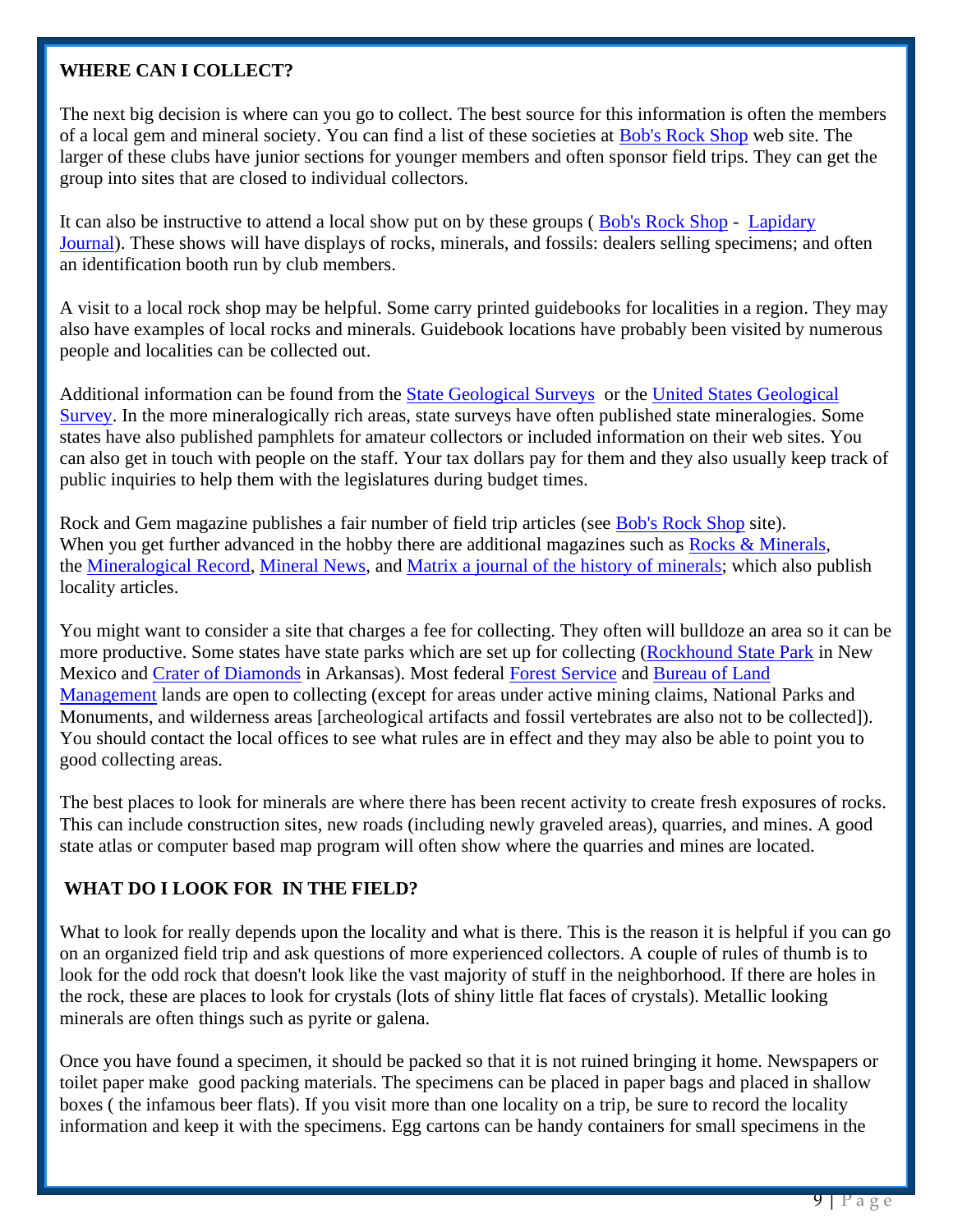field or for your collection at home. Be judicious in trimming rocks down, you can have greater control at home.

Once you get the specimens home, they should be labeled with the locality information. This is usually the only thing you can't tell later about a specimen. Lack of locality will often completely destroy any scientific value of a specimen and will destroy it's commercial value.

Have fun, that's what it's about.

#### **SHOW TIME IS COMING UP A COMO A COMING UP JIM CHRISTIAN**

Our Puyallup Valley Gem & Mineral Club 18<sup>th</sup> Annual Valley of Gems show is June 5<sup>th</sup>, 6<sup>th</sup>, & 7<sup>th</sup>, 2020 at Swiss Park in Bonney Lake, open daily from 10AM to 5PM so save the date(s). Vendors both inside and outside will be offering a vast array of items from raw stock to finished items. There is a playground and picnic/barbeque area for those who might want to "make it a day" of it as well as a selection of items from the kitchen. Demonstrators will be on hand as well as a number of displays, a kids mine area, club sales, hourly door prizes, and a raffle on Sunday.

Vendor information and applications were posted to the website mid-January, an email was sent to prospective vendors and so far, we have received requests to participate from 13 vendors and there are a number of vendors who have indicated that they plan to be with us but have not yet submitted their applications.

Club Members are encouraged to reserve a display case to show their lapidary talents and if you are interested, contact Tony Johnson 253-863-9238 or check with him at a meeting. Also, if you have items you would like to donate for the club silent auction or/sales area, please contact me (Jim) 253-720-9502.

#### **FROM THE BENCH**

What is a girdle and why is it necessary? Aside from being a part of woman's fashion for a couple hundred years (thank goodness that's over), a girdle is the widest part of a stone circumference. It separates the pavilion from the crown in faceted stones, and designates the boundary of the dome in a cabochoned stone.

We need girdles on stones so that we have a surface to hold onto the stone with. It doesn't matter if you are wire wrapping, silversmithing, using prongs, or a weave, you need a surface for your metal or clay to hold on to. It also helps to set a clear boundary for the top of your stone. Have you every tried to set a stone with a rounded edge? It is hard to make the setting uniform, which most humans find aesthetically pleasing. To cover a rounded edge, you would have to make your setting larger to hold your stone in place and this covers more of the stones surface. It can be done, but save yourself the trouble and time buy always having a girdle! What??? You know what I mean.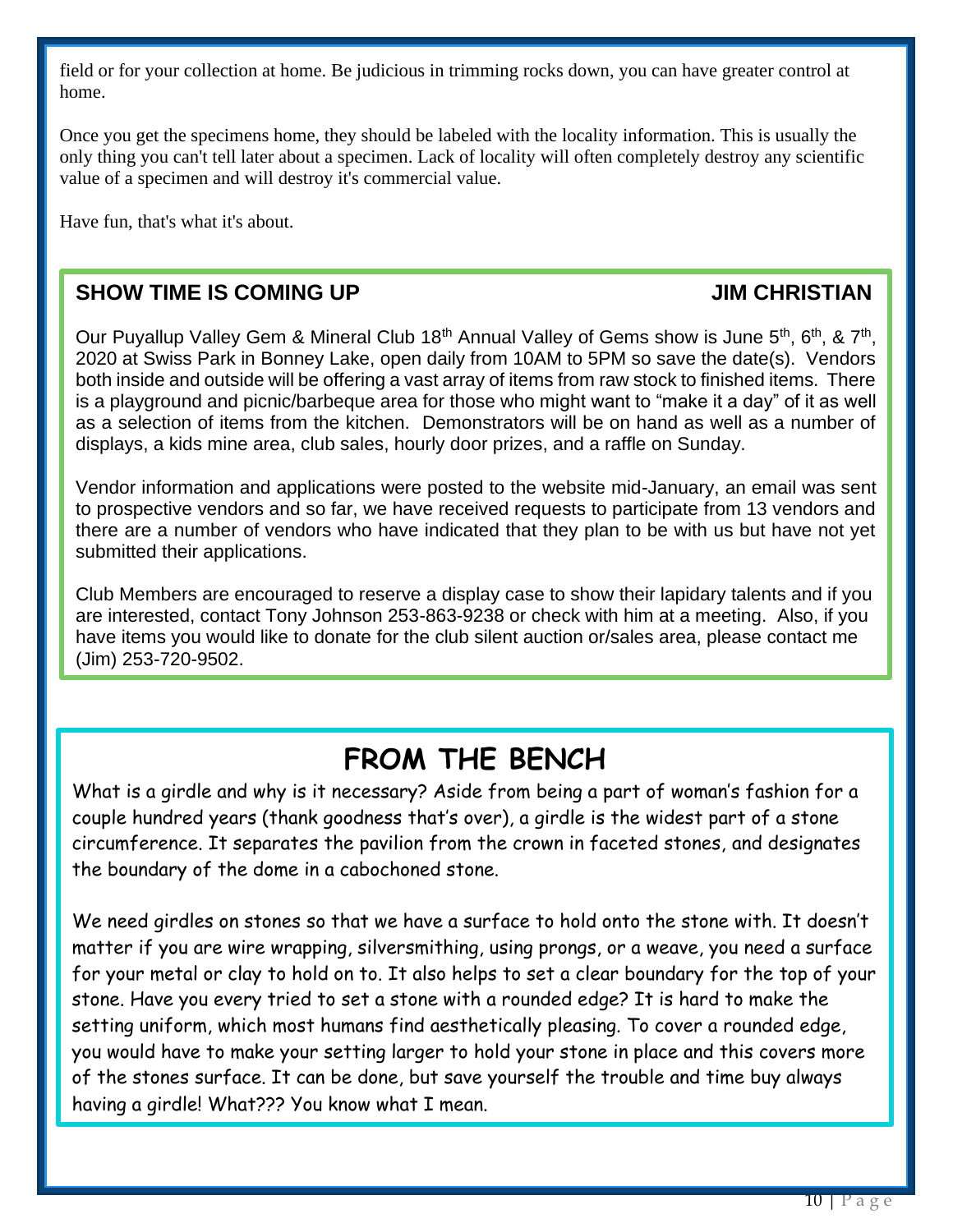#### **COMMUNITY SUPPORTERS**

| SO                                             | Local supporter of<br>The Puyallup Valley Gem & Mineral<br>Club                                                                                                      |  |  |  |  |
|------------------------------------------------|----------------------------------------------------------------------------------------------------------------------------------------------------------------------|--|--|--|--|
| $\frac{1}{4}$<br>$\mathbb{Z}$<br>$\frac{1}{2}$ | Offering the highest rated starter, midline, and<br>high end towables and RV's at the lowest prices<br>which has made us a top volume dealer in<br>Washington state. |  |  |  |  |
| Family Owned & Operated                        | 12414 Meridian East, Puyallup 98373<br>253-435-7751 or 866-435-7751<br>www.southhillrv.com                                                                           |  |  |  |  |
|                                                | Local supporter of                                                                                                                                                   |  |  |  |  |
|                                                | The Puyallup Valley Gem & Mineral<br>Club                                                                                                                            |  |  |  |  |
| <b>ROCKS&amp;</b><br><b>INERALS</b>            | To engage, inspire, and educate generations on<br>the splendor and complexity of our Earth.                                                                          |  |  |  |  |
|                                                | 26385 NW Groveland Dr., Hillsboro, OR 97124<br>503-647-2418                                                                                                          |  |  |  |  |
|                                                | Info@ricenorthwestmuseum.org<br>www.ricenorthwestmuseum.org                                                                                                          |  |  |  |  |

### **MINERAL OF THE MONTH**

What is this beautiful, glowing stone? It looks like light colored labradorite and to the untrained eye it is often misidentified as labradorite. Have you guessed…it's moonstone. But what is moonstone and why is it special, aside from the fact that it is pretty.

Moonstone is another member of the feldspar group (there are really too many). What makes moonstone unique is that it is a sodium potassium aluminum silicate. Say that three times fast. If you are wondering what makes it different than labradorite, it is



that lab is a plagioclase feldspar that does not contain sodium, potassium, or aluminum. Glad that is all cleared up!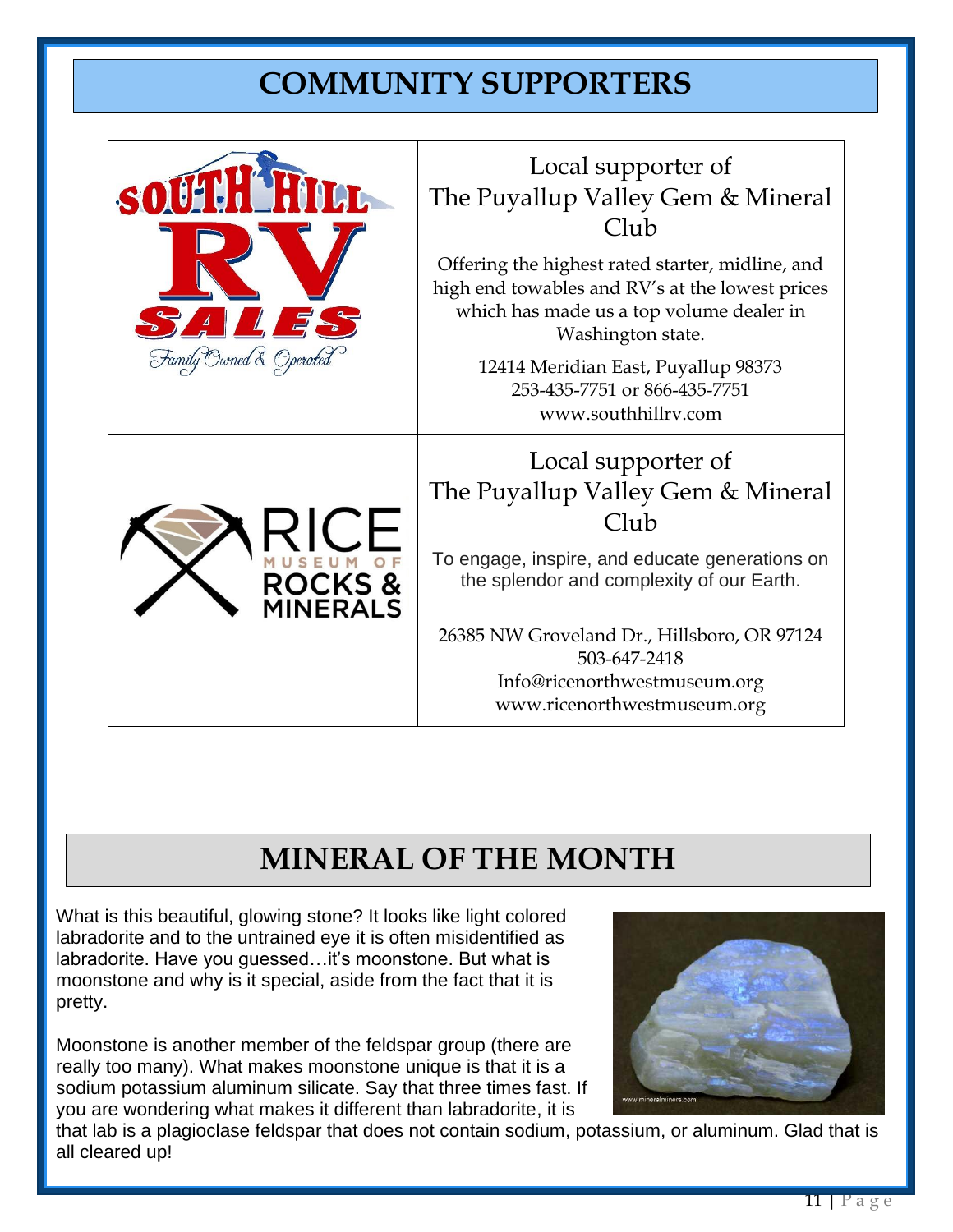To be fair, both lab and moonstone have variants that display impressive amounts of schiller, the optical effect of light bouncing off micro-structural plains called cleavage planes. Both stones have an



"orientation" meaning you will not see the spray of color unless the stone is oriented properly. Both are found in the same types of sediment and can be found worldwide. But the main difference is easy. Moonstones base structure being made from a combination of sodium, potassium, and aluminum has a clear, almost quartz like appearance. Labradorite is mostly grey in substructure. Easy, peasy.

Fun facts about moonstone: it has been used for jewelry almost as long as jade and carnelian, so humans are not unfamiliar with this stone. It got its name from the Greek and Romans who thought it was solidified rays of moonlight and they associated it with their female moon deities.

Second fun fact about moonstone: it is the Florida State Gemstone, though no moonstone is found there. It was declared the Florida State Gemstone because of Kennedy Space Center, located on Merritt Island, FL, where the Apollo Moon missions were launched from.



#### *H & L Lapidary*

Mike and LaVon Siperek (253) 531-7294 Amber, Jewelry, Beads, Findings 4203 E 99<sup>th</sup> Street Tacoma, WA 98446 Gemstones, Slabs, Rough Material Yankees Diesel@comcast.net Fossils and Aussie items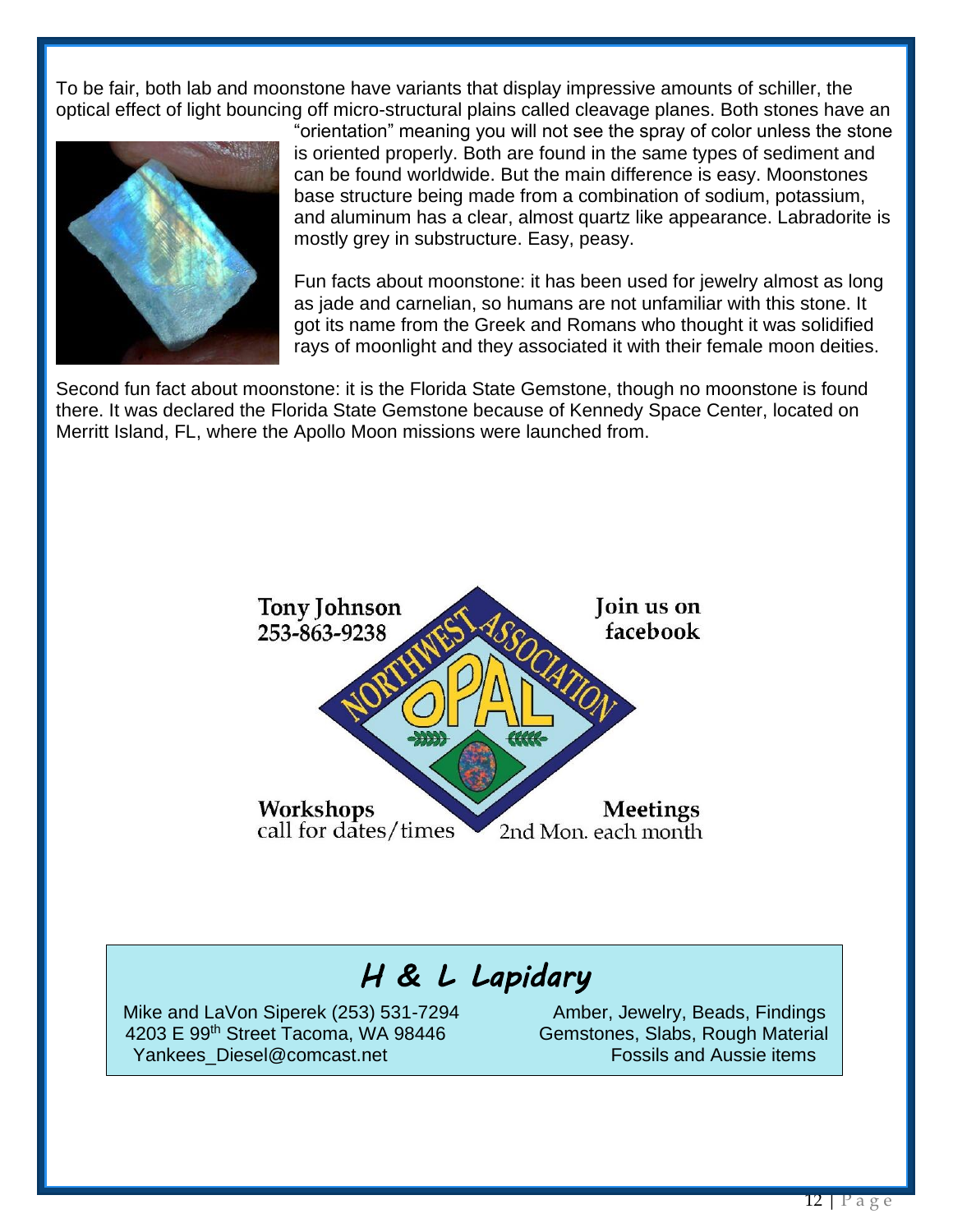#### **2020 SHOW & TELL THEMES and PROGRAM NIGHT EVENTS**

| <b>MEETING</b>                                     | <b>DATE</b>                                             | <b>SHOW &amp; TELL THEME</b>                                               | <b>PROGRAM NIGHT</b><br><b>EVENT</b>                 |  |  |  |
|----------------------------------------------------|---------------------------------------------------------|----------------------------------------------------------------------------|------------------------------------------------------|--|--|--|
| January - 1st Meeting                              |                                                         | January 10, 2020 Tiger's Eye or any field trip finds                       |                                                      |  |  |  |
| January - 2nd Meeting                              |                                                         | January 24, 2020 Lace or any field trip finds                              | Washington State Mineral<br>Council                  |  |  |  |
| February - 1st Meeting                             | February 14, 2020 finds                                 | Heart shapped or any field trip                                            |                                                      |  |  |  |
| February - 2nd Meeting                             | February 28, 2020 trip finds                            | Red, Pink, & Purple or any field                                           | <b>Outlaws Metal Detecting</b>                       |  |  |  |
| March - 1st Meeting                                | March 13, 2020 finds                                    | "Sham" rocks or any field trip                                             |                                                      |  |  |  |
| March - 2nd Meeting                                |                                                         | March 27, 2020 Green or any field trip finds                               | Carlson's Jewelry Store, Carl<br>Carlson             |  |  |  |
| April - 1st Meeting                                | April 10, 2020 finds                                    | April Fools Gold or any field trip                                         |                                                      |  |  |  |
| April - 2nd Meeting                                | April 24, 2020                                          | <b>No Show &amp; Tell</b>                                                  | Auction/Potluck                                      |  |  |  |
| May - 1st Meeting                                  |                                                         | May 8, 2020 Flower rocks or any field trip finds                           |                                                      |  |  |  |
| May - 2nd Meeting                                  | May 22, 2020                                            | No Show & Tell                                                             | Jerry's Rock Shop                                    |  |  |  |
| June - 1st Meeting                                 | June 12, 2020 trip finds                                | Fancy Slabs & Fossils + any field                                          |                                                      |  |  |  |
| June - 2nd Meeting                                 | June 26, 2020                                           | No Show & Tell                                                             | Tailgate Party @ Grange Parking<br>Lot               |  |  |  |
| July - 1st Meeting                                 | July 10, 2020 trip finds                                | Red, White, & Blue or any field                                            |                                                      |  |  |  |
| July - 2nd Meeting                                 | July 24, 2020                                           | <b>No Show &amp; Tell</b>                                                  | Jerry's Rock Shop                                    |  |  |  |
| August - 1st Meeting                               |                                                         | August 14, 2020 Carnelians + any field trip finds                          |                                                      |  |  |  |
| August - 2nd Meeting                               | Saturday<br>August 29, 2020                             | <b>No Show &amp; Tell</b>                                                  | Picnic & Tailgate Party at club<br>house on Saturday |  |  |  |
| September - 1st Meeting<br>September - 2nd Meeting | September 25, 2020                                      | September 11, 2020 Crystals $+$ any field trip finds<br>No Show & Tell     | Mini Lapidary Demonstrations                         |  |  |  |
| October - 1st Meeting<br>October - 2nd Meeting     | October 23, 2020                                        | October 9, 2020   Wood + any field trip finds<br><b>No Show &amp; Tell</b> | <b>Auction/Potluck</b>                               |  |  |  |
| November - 1st Meeting<br>November - 2nd Meeting   | November 13, 2020 field trip finds<br>November 27, 2020 | Thundereggs & Geodes + any<br><b>No Show &amp; Tell</b>                    | <b>BINGO Night</b>                                   |  |  |  |
| December - 1st Meeting<br>December - 2nd Meeting   | Saturday<br>December 12, 2020<br>No Meeting             | No Show & Tell<br>No Show & Tell                                           | Holiday Banquet/Officer<br>Installation on Saturday  |  |  |  |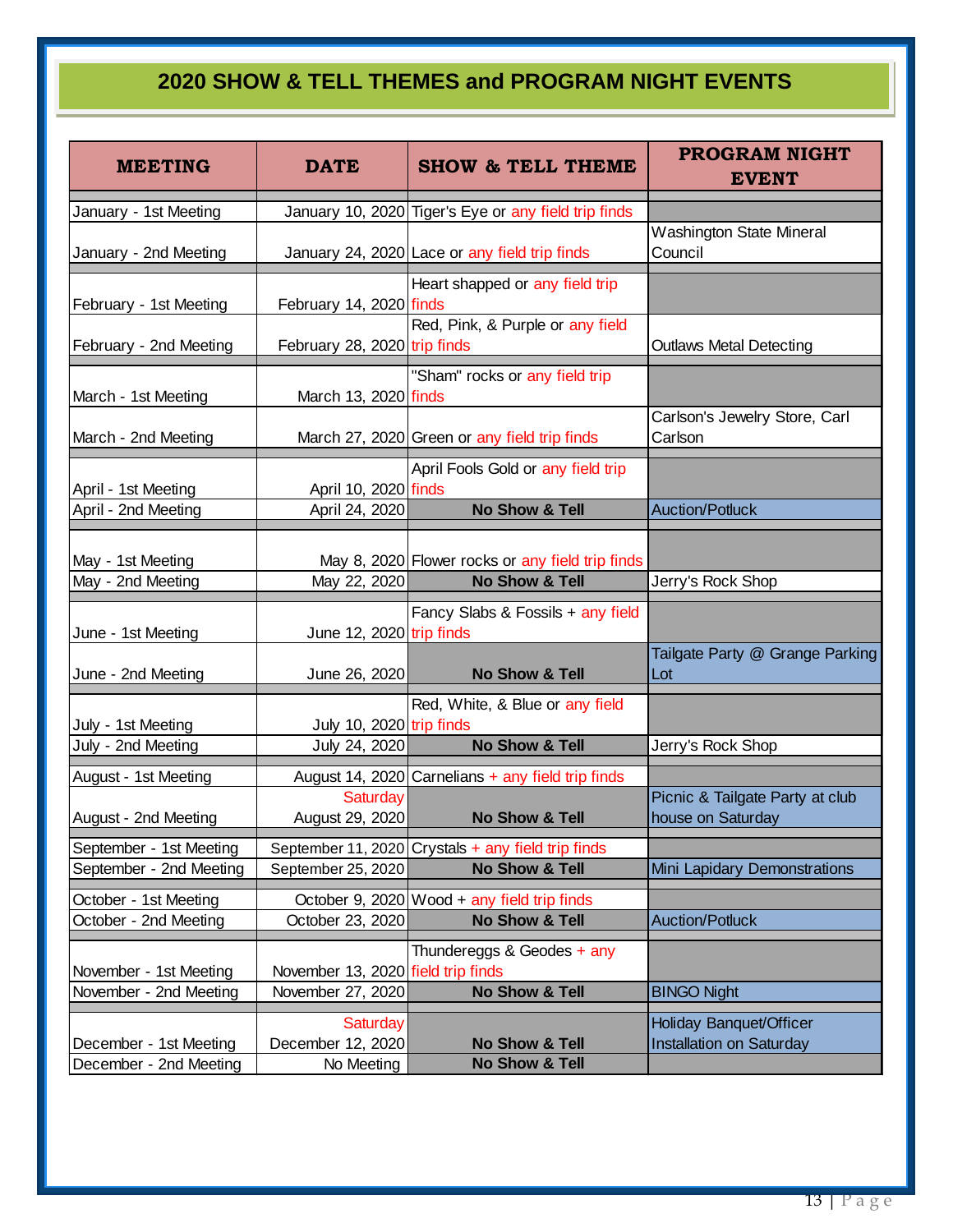| <b>2020 Elected Officers</b>    |                            |                   |                              |  |  |  |  |  |  |
|---------------------------------|----------------------------|-------------------|------------------------------|--|--|--|--|--|--|
| <b>Title</b>                    | <b>Email</b>               |                   |                              |  |  |  |  |  |  |
| President:                      | Tony Johnson               | (253)863-9238     | ynotopals@outlook.net        |  |  |  |  |  |  |
| <b>Vice President:</b>          | <b>Jim Christian</b>       | (253) 720-9502    | Jimchristian_205@hotmail.com |  |  |  |  |  |  |
| Secretary:                      | <b>Teresa Rodrick</b>      | (253) 531-4062    | gtrodi@comcast.net           |  |  |  |  |  |  |
| Treasurer:                      | <b>Jillian Higgins</b>     | $(253)355 - 3146$ | J.Y.Higgins@gmail.com        |  |  |  |  |  |  |
| <b>Association Director:</b>    | <b>Bill Clark</b>          | (360)893-6919     | clarkwa@comcast.net          |  |  |  |  |  |  |
| 1 Year Director:                | <b>Glen Ripper</b>         | $(253)508 - 7545$ | glen311944@yahoo.com         |  |  |  |  |  |  |
| 2 Year Director:                | Patti Dailey-Shives        | (253) 678-0029    | pattidailey28@gmail.com      |  |  |  |  |  |  |
| 1 Year Trustee:                 | <b>Glenn Rodrick</b>       | (253) 531-4062    | gtrodi@comcast.net           |  |  |  |  |  |  |
| 2 Year Trustee:                 | <b>Dennis Batchelor</b>    | (360)870-8741     | hobbyhorse51@gmail.com       |  |  |  |  |  |  |
| <b>2020 Committee Chairs</b>    |                            |                   |                              |  |  |  |  |  |  |
|                                 |                            |                   |                              |  |  |  |  |  |  |
| Title                           | <b>Name</b>                | <b>Phone</b>      | <b>Email</b>                 |  |  |  |  |  |  |
| <b>Club house Coordinator</b>   | Jim Christian              | (253) 720-9502    | Jimchristian_205@hotmail.com |  |  |  |  |  |  |
| <b>Club Show Coordinator</b>    | Jim Christian              | (253) 720-9502    | Jimchristian_205@hotmail.com |  |  |  |  |  |  |
| <b>Field Trips Coordinator</b>  | <b>Dennis Batchelor</b>    | (360) 870-8741    | hobbyhorse51@gmail.com       |  |  |  |  |  |  |
| <b>Web Master</b>               | <b>Jillian Higgins</b>     | $(253)355 - 3146$ | J.Y. Higgins @gmail.com      |  |  |  |  |  |  |
| Editor                          | <b>Jillian Higgins</b>     | $(253)355 - 3146$ | J.Y. Higgins @gmail.com      |  |  |  |  |  |  |
| Membership                      | <b>Jillian Higgins</b>     | $(253)355 - 3146$ | J.Y.Higgins@gmail.com        |  |  |  |  |  |  |
| Sunshine                        | <b>Patti Dailey-Shives</b> | (253) 678-0029    | pattidailey28@gmail.com      |  |  |  |  |  |  |
| Newsletter                      | Jillian Higgins            | $(253)355 - 3146$ | J.Y. Higgins @gmail.com      |  |  |  |  |  |  |
| <b>Mineral Council</b>          | Tony Johnson               | (253)863-9238     | ynotopals@outlook.net        |  |  |  |  |  |  |
| Historian                       | Nicole Payne               | (253)208-9802     | pudnikki@yahoo.com           |  |  |  |  |  |  |
| <b>Education &amp; Outreach</b> | Nicole Davis               | $(253)466 - 7090$ | ayckb0urn@yahoo.com          |  |  |  |  |  |  |



j

**WASHINGTON STATE MINERAL COUNCIL** 

The Puyallup Valley Gem & Mineral Club is a member of the American Lands Access Association and the Washington State Mineral Council. You can find more information about the ALAA at: amlands.org or the WA Mineral Council at: mineralcouncil@zoho.com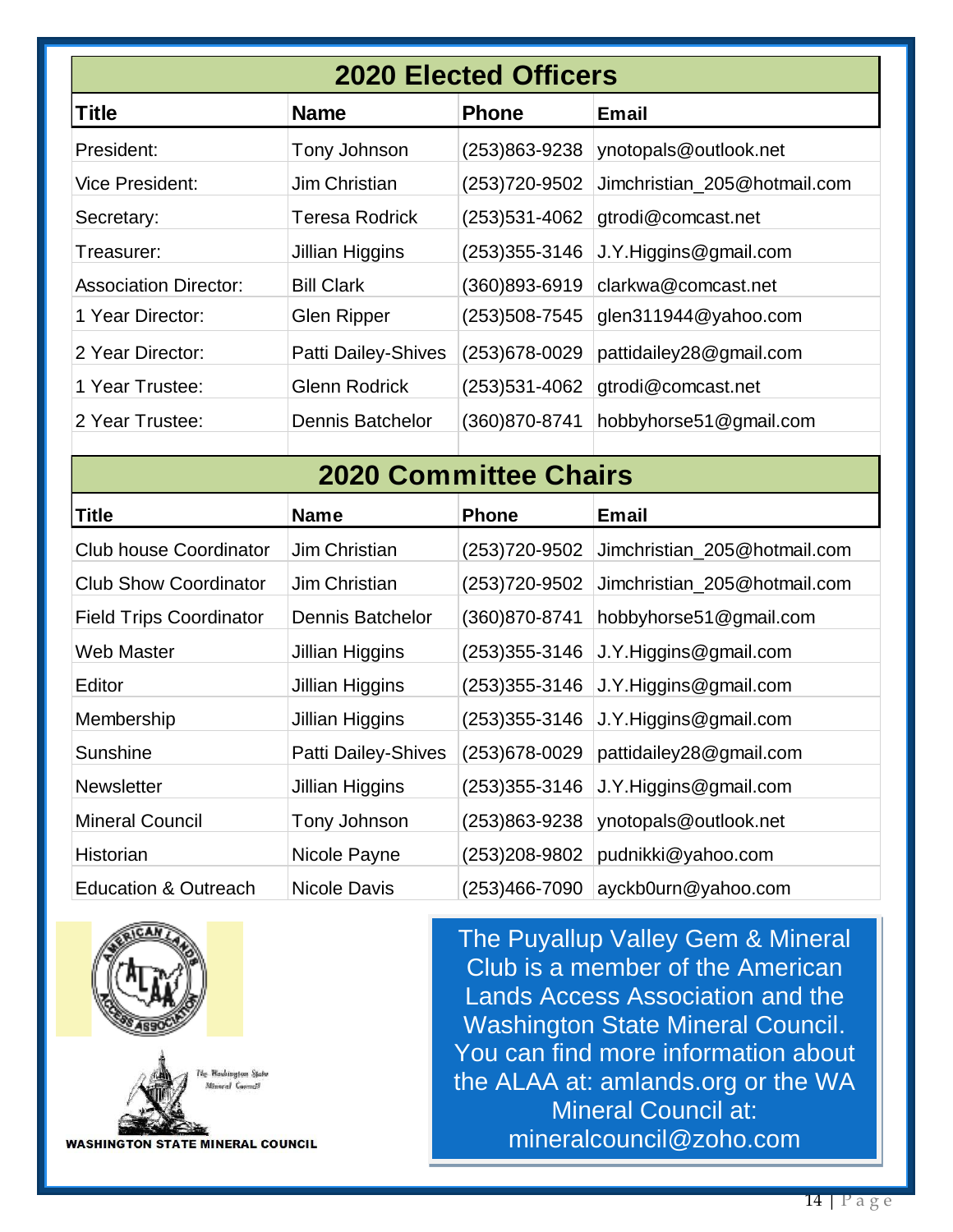| НАРРҮ           |  |  |
|-----------------|--|--|
| <b>BIRTHDAY</b> |  |  |

#### **March 2020** Lynn Pacione- Holman 2<sup>nd</sup><br>ea McVev 2<sup>nd</sup> Andrea McVey 2<sup>nd</sup><br>Brian Tschabold 2<sup>nd</sup> **Brian Tschabold** Charmaine Lamsin 3rd<br>Cathy Ramsey 4th Cathy Ramsey 4th<br>Dennis Small 4th Dennis Small 4th<br>Elijah Puskar 5th Elijah Puskar 5<sup>th</sup><br>Sandra Orr 5th Sandra Orr 5<sup>th</sup><br>Skylar Satter 7<sup>th</sup> Skylar Satter 7th<br>Linda Carr 7th Linda Carr Shirley Rheault 8th<br>Ashley Rodrick 10th Ashley Rodrick 10th<br>Danna Horvath 11th Danna Horvath 11<sup>th</sup><br>Mike Moran 15<sup>th</sup> **Mike Moran** Brenden Mitchell 17th

Angela Rubattino 17<sup>th</sup><br>Danika Puskar 17<sup>th</sup>

Alexander Puskar 19th Bill Clark 20<sup>th</sup> Athony Rubattino 20<sup>th</sup>

Hochstrasser 25<sup>th</sup> Angelina Puskar 28th Earlene Skinner 31st

Danika Puskar

Megan

| Ν             | Α | T                | Ι            | V | Ε            | С               | O           | Ρ               | Ρ | Ε       | R          | М           | Α            | J            | Q            | Α             |
|---------------|---|------------------|--------------|---|--------------|-----------------|-------------|-----------------|---|---------|------------|-------------|--------------|--------------|--------------|---------------|
| В             | Α | Ζ                | U            | R | Ι            | T               | E           | T               | Ι | C       | O          | $\mathsf C$ | L            | Α            | Η            | С             |
| Ε             | T | T                | T            | Ν | Α            | Η               | $\mathsf C$ | O               | R | B       | O          | R           | N            | L            | М            | $\Omega$      |
| O             | Α | U                | R            | I | $\mathsf{C}$ | H               | Α           | L               | C | I       | T          | Ε           | T            | L            | $\mathbb D$  | $\mathbf{V}$  |
| D             | C | Η                | Α            | L | C            | Α               | N           | T               | Н | I       | т          | Е           | Β            | $\bigcirc$   | S            | Ε             |
| J             | Α | $\mathcal{C}$    | Ε            | T | I            | C               | L           | Α               | Н | C       | I          | N           | O            | $\mathsf{C}$ | Χ            | L             |
| L             | М | N                | Α            | R | Ε            | T               | I           | N               | R | O       | B          | T           | U            | $\bigcirc$   | Α            | L             |
| L             | I | N                | Α            | R | I            | Τ               | Ε           | T               | Т | Т       | М          | Ρ           | R            | S            | Ε            | I             |
| Ε             | т | I                | Ν            | R | Ε            | B               | R           | O               | Т | B       | R          | O           | Ν            | Υ            | Т            | T             |
| Ε             | Ε | Μ                | R            | S | $\mathsf{C}$ | Η               | W           | Α               | Ζ | I       | т          | E           | O            | R            | I            | Ε             |
| $\rm S$       | т | Α                | Ν            | N | I            | T               | Ε           | Q               | T | I       | Ν          | Α           | Ν            | Η            | S            | T             |
| Α             | I | Μ                | Ι            | Q | Ν            | O               | Ρ           | Ε               | О | Υ       | L          | R           | Ι            | C            | Α            | $\mathbbm{I}$ |
| $\mathbb T$   | G | R                | Ε            | Ε | Т            | I               | т           | Ν               | Α | Ν       | Ν          | Ε           | Т            | S            | B            | S             |
| Ρ             | R | S                | Α            | Υ | Τ            | U               | R           | Q.              | U | $\circ$ | I          | S           | Ε            | Ε            | Υ            | Α             |
| О             | Α | F                | Ε            | Τ | Ι            | R               | D           | Υ               | Н | Α       | R          | т           | Ε            | Т            | L            | $\rm S$       |
| $\mathbbm{I}$ | Ν | T                | Α            | Μ | Ι            | Ε               | T           | I               | Н | C       | Α          | L           | Α            | Μ            | O            | $\bigcirc$    |
| D             | Е | S                | $\mathsf{C}$ | L | $\circ$      | I               | Ζ           | I               | Τ | E       | U          | N           | $\mathbb{R}$ | $\mathbb{A}$ | $\mathsf{P}$ | $\mathbb R$   |
|               |   |                  |              |   |              |                 |             |                 |   |         |            |             |              |              |              |               |
| $1$ .         |   | <b>ATACAMITE</b> |              |   |              |                 | 10.         | CONICHALCITE    |   |         |            | 19.         | POLYBASITE   |              |              |               |
| $2$ .         |   | AURICHALCITE     |              |   |              |                 | 11.         | COVELLITE       |   |         |            | 20.         | ROSASITE     |              |              |               |
| 3.            |   | <b>AZURITE</b>   |              |   |              |                 | 12.         | <b>CUPRITE</b>  |   |         |            | 21.         | SCHWAZITE    |              |              |               |
| 4.            |   | BOURNONITE       |              |   | 13.          | DESCLOIZITE     |             |                 |   | 22.     | STANNITE   |             |              |              |              |               |
| 5.            |   | <b>BORNITE</b>   |              |   | 14.          | <b>DIOPTASE</b> |             |                 |   | 23.     | TENNANTITE |             |              |              |              |               |
| 6.            |   | BROCHANTITE      |              |   |              |                 | 15.         | <b>ENARGITE</b> |   |         |            | 24.         | TETRAHYDRITE |              |              |               |
| $\mathbf 7$ . |   | CHALCANTHITE     |              |   |              |                 | 16.         | LINARITE        |   |         |            |             | 25.          |              |              | TORBERNITE    |
| 8.            |   | CHALCOCITE       |              |   |              |                 | 17.         | MALACHITE       |   |         |            |             | 26.          |              |              | TURQUOISE     |
| $9$ .         |   | CHRYSOCOLLA      |              |   |              |                 | 18.         | NATIVE COPPER   |   |         |            |             |              |              |              |               |

COLORFUL COPPER